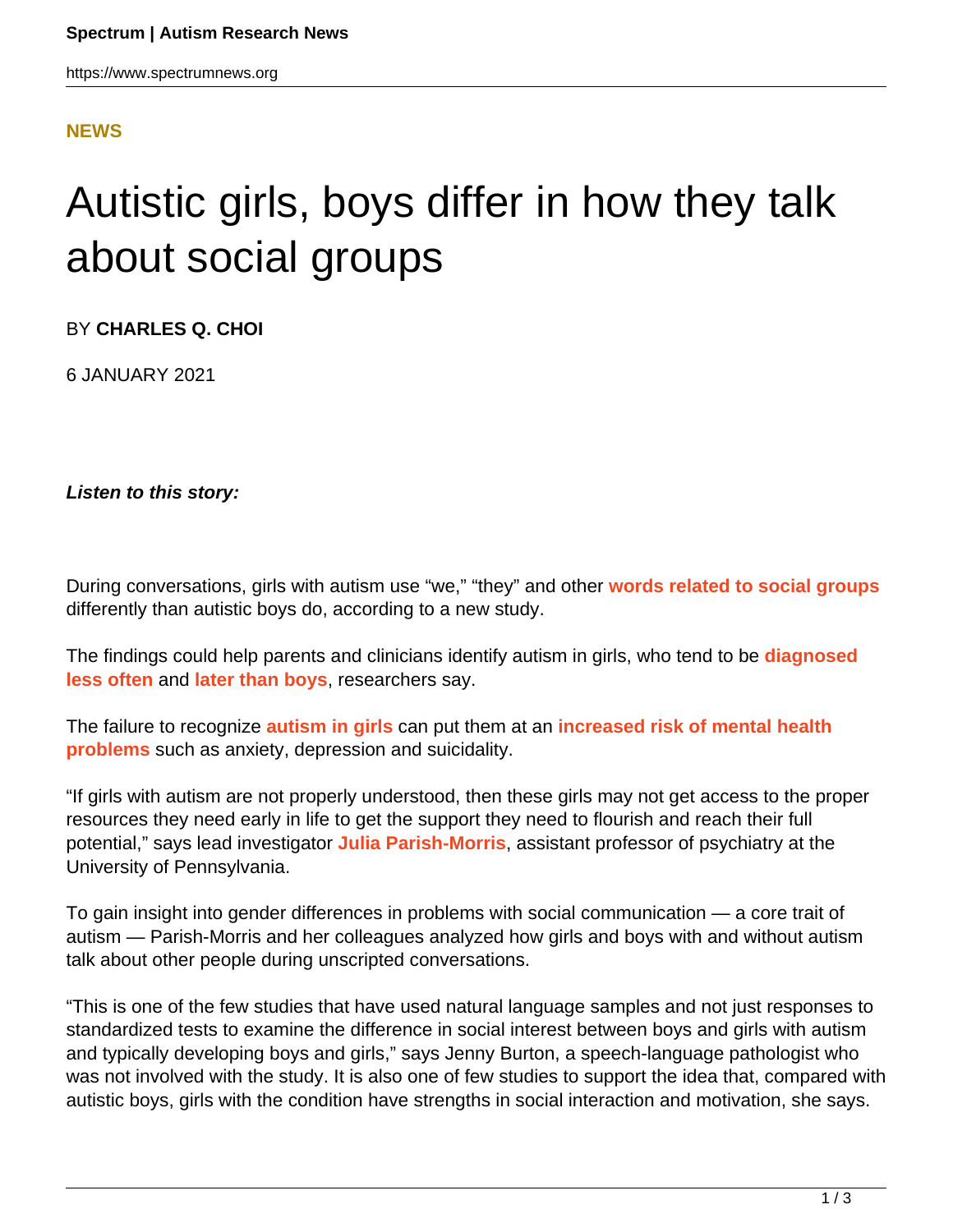## **Word search:**

The scientists recorded audio and video as each participant took part in an informal five-minute 'get to know you' conversation with an undergraduate student or research assistant. The sample included 17 girls and 33 boys with autism, and 15 girls and 22 boys without the condition, all aged 8 to 17 and matched for age and intelligence quotient. They also matched the autistic children for levels of social impairment.

Computer programs transcribed the conversations and counted the number of plural personal pronouns — those that refer to groups of people, such as "we," "us," "they" and "them" — as well as words with social connotations, such as "family" and "friends." The researchers then calculated how often a child used these words relative to the total number of words he or she said overall.

Autistic girls use plural personal pronouns almost twice as often as autistic boys do, and they use social words more often as well, the researchers found. The study was published in November in the Journal of Child Psychology and Psychiatry.

The findings may indicate that girls are "pressured to conform socially," Parish-Morris says. "Pronouns can give hints about social embeddedness or the sense of social belonging, which matters with conditions with social challenges such as autism."

The findings agree with previous research suggesting that autistic girls are more motivated to socialize than autistic boys — for instance, autistic girls tend to **[hover near other children](https://doi.org/10.1177/1362361316671845)** on playgrounds, whereas autistic boys tend to play alone.

Autistic girls also use "they" and "them" more often than non-autistic girls do, the study found. Such heightened discussion of groups autistic girls are not members of may indicate they are aware of their social exclusion, the scientists note. "Saying 'we did this and that' is a very different frame of reference from saying 'they did this or that,'" Parish-Morris says.

## **Not a monolith:**

Overall, the study shows that autistic children and adolescents use significantly fewer plural personal pronouns than their non-autistic peers do. If the same pattern holds true for even younger children, diminished or atypical use of personal pronouns might prove useful to flag children for diagnosis, the researchers suggest.

The findings underscore the idea that "autism is not a monolith — it manifests differently across sexes and genders and ages and cultures," Parish-Morris says.

As a next step, researchers could explore how autistic girls and boys differ when talking with other children instead of with adults.